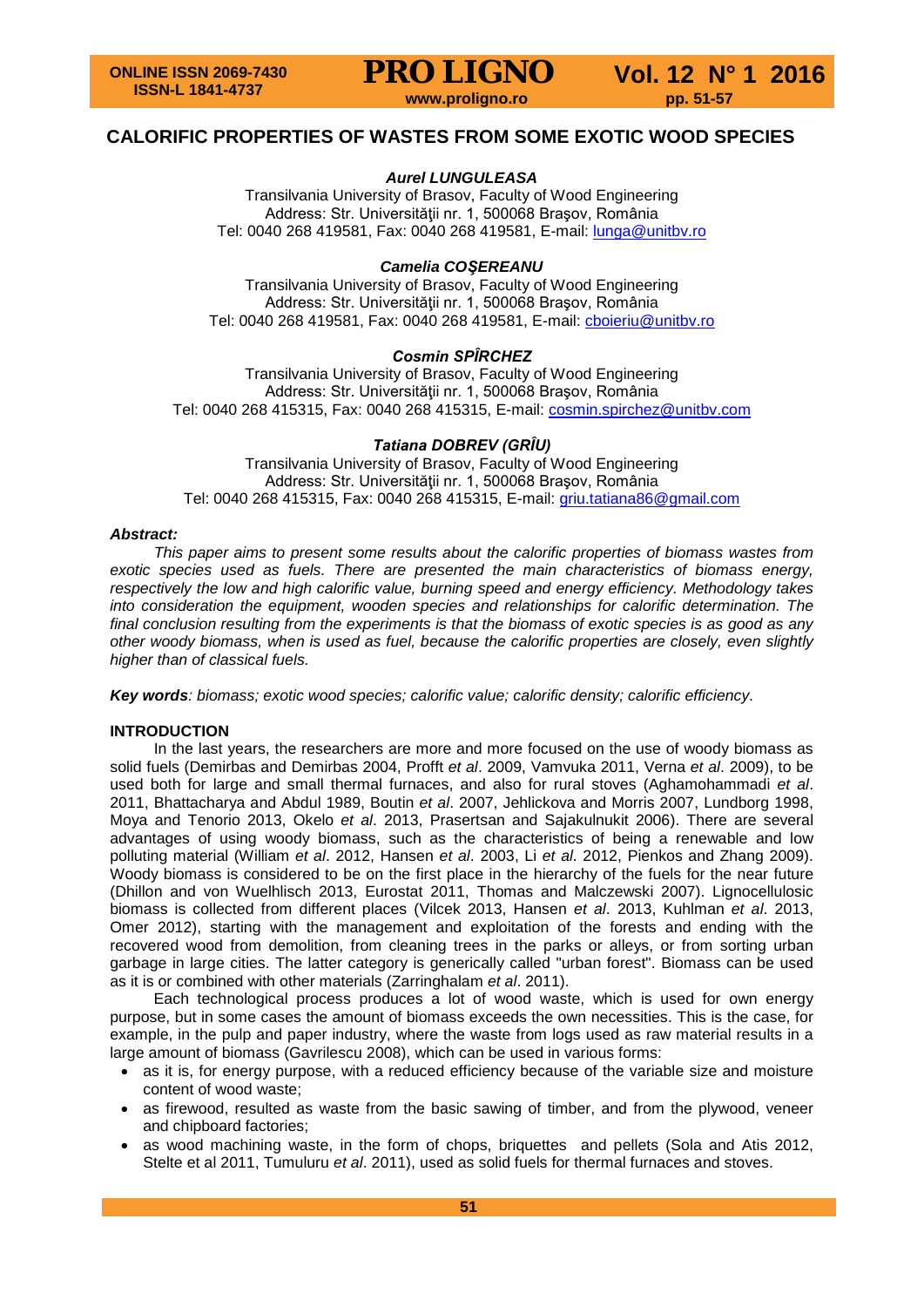Exotic wood species can be found in the hot tropical climate. Today about 50,000 species of tropical trees are known. The exploitation of exotic species has increased by 15% in the developing countries, as stated by Pawlinka and Waliszewska (2011). Harvest time varies from a wood species to another, but it covers generally a period of time between 30 years and 80 years. An amount between 20% and 45% of the harvested wood is used as raw material, the rest being considered as wood waste. Exotic wood species are considered valuable ones, being used as veneers in the art furniture sector and for the interior decorations and panelling. The largest amount of waste from exotic wood species (more than 50% of the waste) can be found at the veneer manufacturers and only a few in the furniture sector. Biomass resulted from the exotic species is poor studied as a potential resource for solid fuels, so far (Grîu 2014).

### **OBJECTIVES**

The objectives of this paper are focused on the investigation of the calorific power of the woody biomass from the exotic wood species, and on the analysis of several calorific characteristics of this raw material, which recommend it as a potential resource of renewable and sustainable energy in the form of solid fuels. The calorific properties of wastes from some exotic wood species were compared with those of the common wood species already used for combustion.

#### **METHOD, MATERIALS AND EQUIPMENTS**

Two types of calorific values can be distinguished in case of porous combustible materials with high water content as woody biomass has, and they are higher calorific value (HCV) and lower calorific value (LCV). Because HCV includes also the calorific value of the steam evaporated in the chimney, LCV is the parameter that characterizes the calorific power of the combustible material.

The principle of the determination of the calorific value is to measure the increase of temperature before and after combustion (DIN 51900-1 2000), until the entire heat is released. The calorific value (CV) is determined according to equation 1 (ISO 2009, Grîu 2014, ASTM D3865-12 2000):

$$
CV = \frac{k(t_f - t_i) - q_s}{m} [KJ/kg] \quad [MJ/kg]
$$
\n(1)

where: k is calorimeter coefficient, expressed in MJ/<sup>0</sup>C;

- $t_f$ ,  $t_i$  –final and initial temperature, in  ${}^{0}C$ ;
- m mass of sample, in kg;
- $q_s$  sum of heat for wire, cotton and other additives, in MJ.

The system used to determine the calorific value of woody biomass combustion was the explosive calorimeter in oxygen environment, type XRY-1C/Shanghai Changji Geological Instrument Co/China (Fig. 1). It is composed of the calorimeter bomb 3, where a sample weighing about 0.6 - 0.8g is introduced. The calorimeter bomb is placed in the water 4, inside the adiabatic calorimeter equipped with a mantle 5. The water in the calorimeter is mixed with a stirrer 7, and the temperature is measured with the thermoresistance 6. The oxygen is supplied by the tube 1, and the data are displayed on the computer screen 2. Before the test is performed, the calorimeter is calibrated with benzoic acid, having a fixed calorific value of 26,463kJ/kg. Thus the colorimetric coefficient k (Eq. 1) of the installation is determined.



*Fig. 1.*

*System of calorific value determination: 1 - oxygen cylinder; 2 - computer; 3 - bomb; 4 - calorimeter with water; 5 - calorimeter body; 6 - thermoresistance; 7 - stirer.*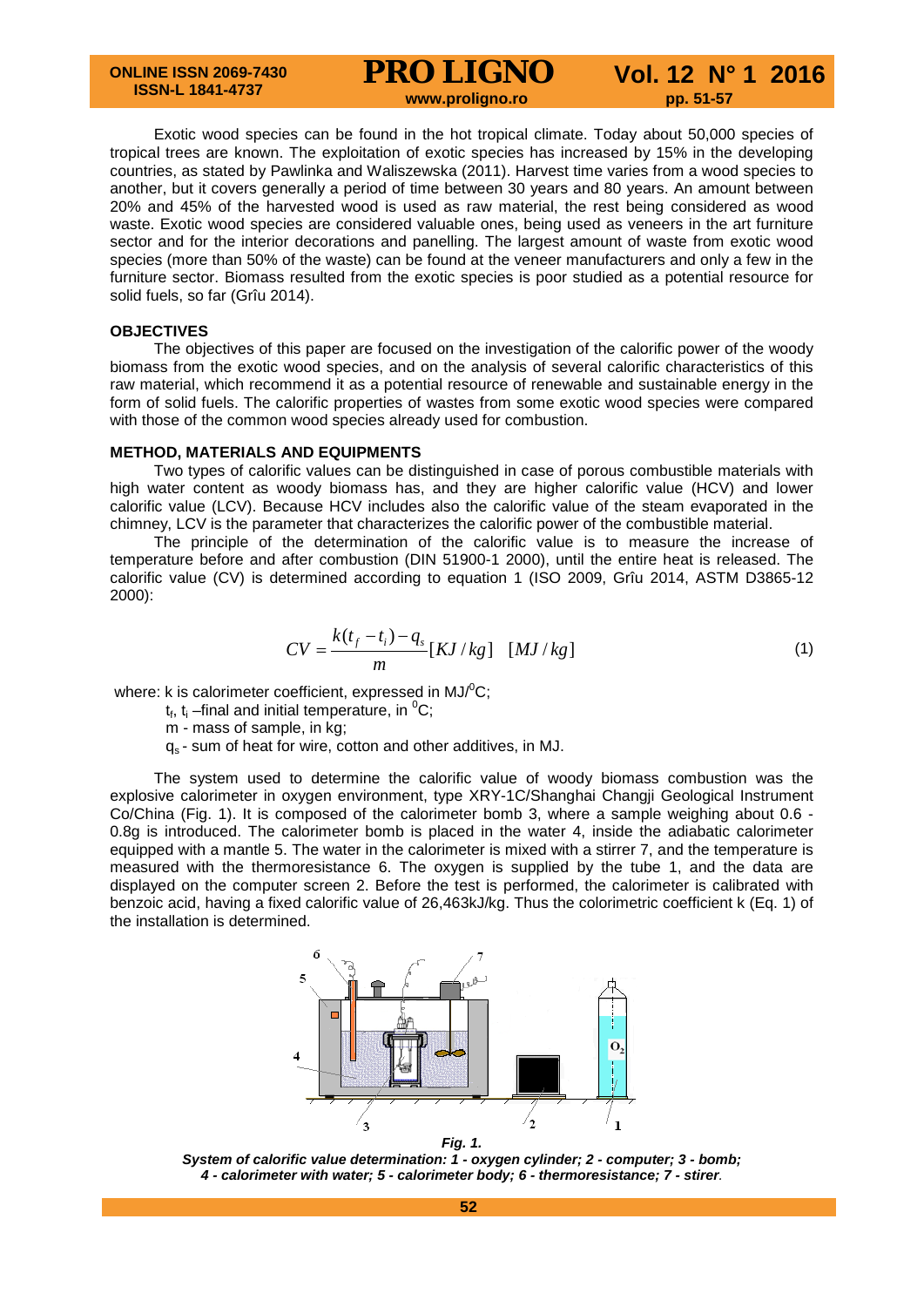The woody biomass was taken from several veneer manufacturers. Eleven exotic wood species were tested, namely: Ebanos (*Diospyros ebenum*), African Walnut (*Lovoa trichilioide*), Ayous (*Triplochiton scleroxylon*), Balsa (*Ochroma pyramidale*), Guaiac (*Guaiacum sanctum*), Iroko (*Chlorophora excelsa*), Limba (*Terminalia superba*), Lemon tree (*Chloroxylon swietenia*), Mahagony (*Swietenia mahagoni*), Mansonia (*Mansonia altissima*), Tiama (*Tiama altisima*).

The samples of the test were small fractions of about 0.6-0.8 grams of material, cut from the collected waste, weighed with an accuracy of 0.002g. The samples were fresh cut and clean pieces of exotic wood waste. These samples were placed in a cricible and dried in a laboratory oven at a temperature of 103  $\pm$  2%. The samples were moistured by steaming them in a device, obtaining thus samples with a moisture content of 0%, 10%, 20% and 50% respectively. In the same time, several rectangular parallelepiped samples of 20mm x 20mm x 30mm were cut, in order to determine their density, as a ratio between the mass and their volume.

Other calorific properties were also determined, such as calorific density, speed of combustion (heat release rate) and efficiency of combustion. Calorific density of the analysed wood species was determinated according to equation 2 (Grîu 2014), based on the calorific value (CV) and on the wood density (ρ).

$$
CD = CV \cdot \rho \qquad [MJ/m^3]
$$
 (2)

The speed of combustion (SC) was determined as the ratio between the calorific value (CV) and the burning time (t), all multiplied by the mass of the sample (m) (Grîu 2014), according to equation 3:

$$
SC = \frac{CV}{t} \cdot m \qquad [KJ / \min]
$$
 (3)

The efficiency of combustion (η) of the fuel with a certain moisture content was determined as the ratio between the calorific value of the sample with a certain moisture content ( $LCV<sub>MC</sub>$ ) and the calorific value of the oven dry sample (CV), according to equation 4 (Grîu 2014):

$$
\eta = \frac{LCV_{Mc}}{CV} \cdot 100 \qquad [\%]
$$

where:  $LCV_{Mc}$  - calorific value of the sample with a certain moisture content, in kJ/kg;

CV - calorific value of the sample with 0% moisture content.

All values obtained by measurements, and the calculated results were processed in Excel™ program, and the necessary graphs were obtained.

### **RESULTS AND DISCUTION**

The calorific value was determined by the computer software. The time and temperatures recorded for each test were also noticed. Calorific value of exotic species was found to be close to the values of European wood species, such as beech wood (*Fagus sylvatica*). The maximum calorific values were recorded for Iroko (21523kJ/kg) and the minimum one for African walnut (18293kJ/kg), as can be seen in Table 1 and Fig. 2.

*Table 1*

| The calorific characteristics of some exotic species |         |                     |                   |                      |          |  |  |  |  |  |  |  |
|------------------------------------------------------|---------|---------------------|-------------------|----------------------|----------|--|--|--|--|--|--|--|
| Exotic wood species                                  | Mass, q | Time of combustion, | Density           | $HCV_{10\%}$ , kJ/kg | $LCV10%$ |  |  |  |  |  |  |  |
|                                                      |         | min                 | kg/m <sup>3</sup> |                      | kJ/kg    |  |  |  |  |  |  |  |
| Abanos (Diospyros ebenum)                            | 0.610   | 25                  | 717               | 19170                | 18704    |  |  |  |  |  |  |  |
| African Walnut (Lovoa trichilioide)                  | 0.590   | 25<br>728           |                   | 18756<br>18293       |          |  |  |  |  |  |  |  |
| Ayous (Triplochiton scleroxylon)                     | 0.570   | 29                  | 802               | 20186                | 19691    |  |  |  |  |  |  |  |
| Balsa (Ochroma pyramidale)                           | 0.670   | 36                  | 848               | 20231                | 19699    |  |  |  |  |  |  |  |
| Guaiac (Guaiacum sanctum)                            | 0.620   | 28                  | 784               | 21480                | 20972    |  |  |  |  |  |  |  |
| Iroko (Chlorophora excelsa)                          | 0.580   | 25                  | 716               | 22061                | 21523    |  |  |  |  |  |  |  |
| Limba (Terminalia superba)                           | 0.570   | 32                  | 731               | 20442                | 19933    |  |  |  |  |  |  |  |
| Lemon tree (Chloroxylon swietenia)                   | 0.640   | 27                  | 821               | 20345                | 19842    |  |  |  |  |  |  |  |
| Mahagony (Swietenia mahagoni)                        | 0.610   | 25                  | 590               | 20073                | 19601    |  |  |  |  |  |  |  |
| Mansonia (Mansonia altissima                         | 0.590   | 26                  | 737               | 19268                | 18815    |  |  |  |  |  |  |  |
| Tiama (Tiama altisima)                               | 0.620   | 23                  | 660               | 19061                | 18571    |  |  |  |  |  |  |  |

*The calorific characteristics of some exotic species*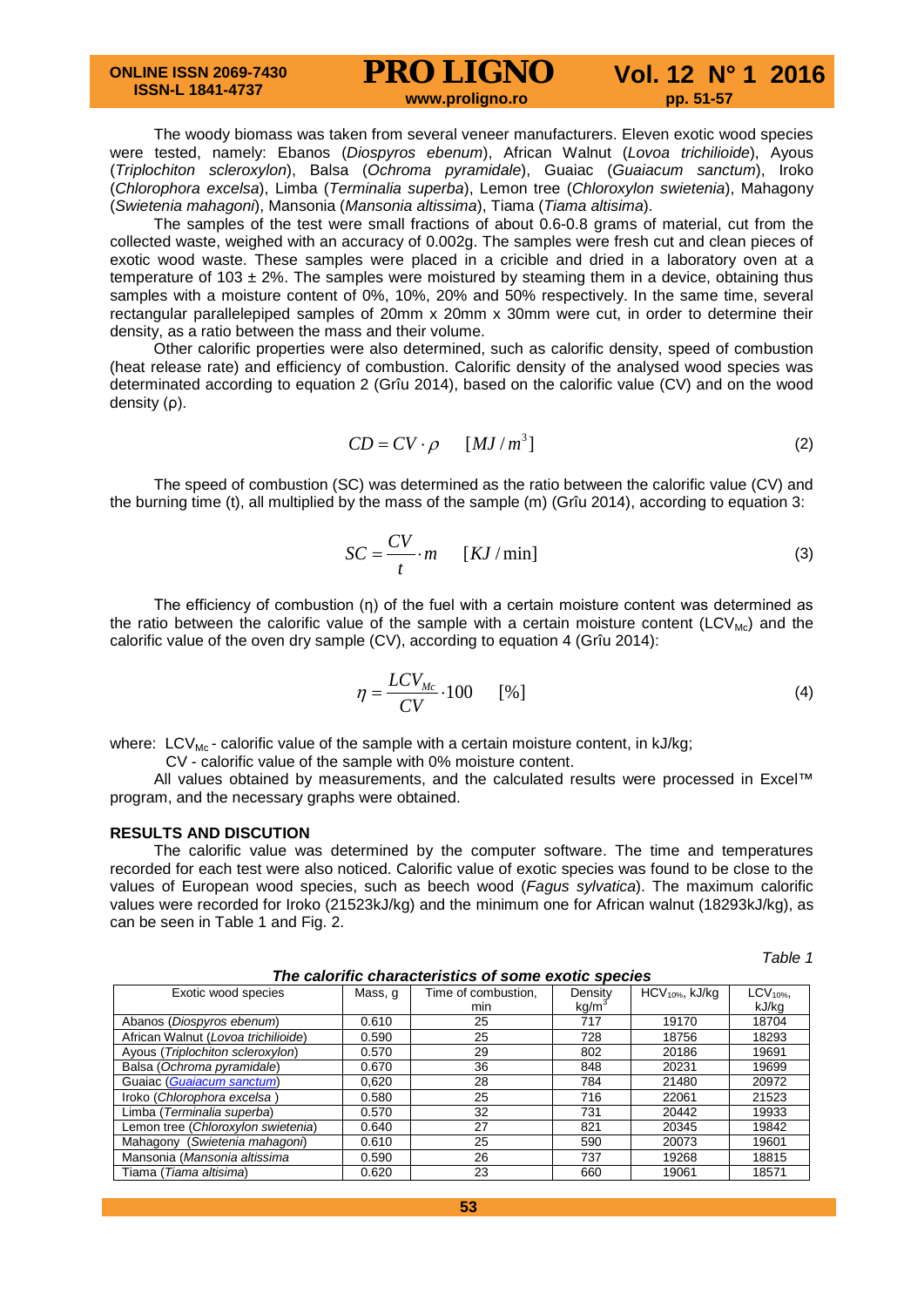

*Fig. 2. Calorific values (HCV and LCV) of the analysed exotic wood species.*

Compared with European hardwood species that recorded calorific values of approx. 18500kJ/kg, in case of exotic wood species, the experimental data have shown higher values (between 18300kJ/kg and 21500kJ/kg). This can be explained by the chemical composition of wood, i.e. chemical composition of exotic species is composed of 65.7% holocellulose and 30.3% lignin, as reported by Pawlinka and Waliszewska (2011) vs. European species with 71% holocellulose and 25% lignin (Kok and Özgür 2013, Obernberger and Thek 2004, Shulga *et al*. 2008). The better results obtained for exotic wood species are explained by their higher lignin content. The obtained values are similar to those of the inferior coal (2200kJ/kg - 24000kJ/kg), or the torrefied pellets ( 21000kJ/kg - 22000kJ/kg) (Moya and Tenorio 2013, Chen *et al*. 2012, Ohliger *et al*. 2013, Sarvaramini and Larachi 2014, Grîu and Lunguleasa 2014).





The moisture content is the most important factor that has influence on the amount of released heat (Nielsen *et al*. 2009). Wood fuel suppliers recommend a moisture content that not exceeds 20% for the firewood and 10%-12% for the other wood products (pellets, briquettes, wood chips, sawdust, etc.). According to the research method, the influence of the moisture content upon the resulted energy was investigated for different moisture contents of 0%, 10%, 20% and 50%, as seen in the diagrams of Fig. 3, where LCV and HCV linear variations are shown. As diagrams show, when the moisture content is between 90% and 110%, the combustion efficiency is zero, because the entire amount of heat is used to remove water from wood. Calorific efficiency, determined by equation 4 was calculated using the different moisture contents of the samples (Table 2). The results are shown in diagrams of Fig. 4 and Fig. 5. As noticed, the maximum calorific values are obtained for a moisture content between 10% and 20%. An increased moisture content decrease the calorific efficiency, whilst a decreased moisture content will increase the drying cost.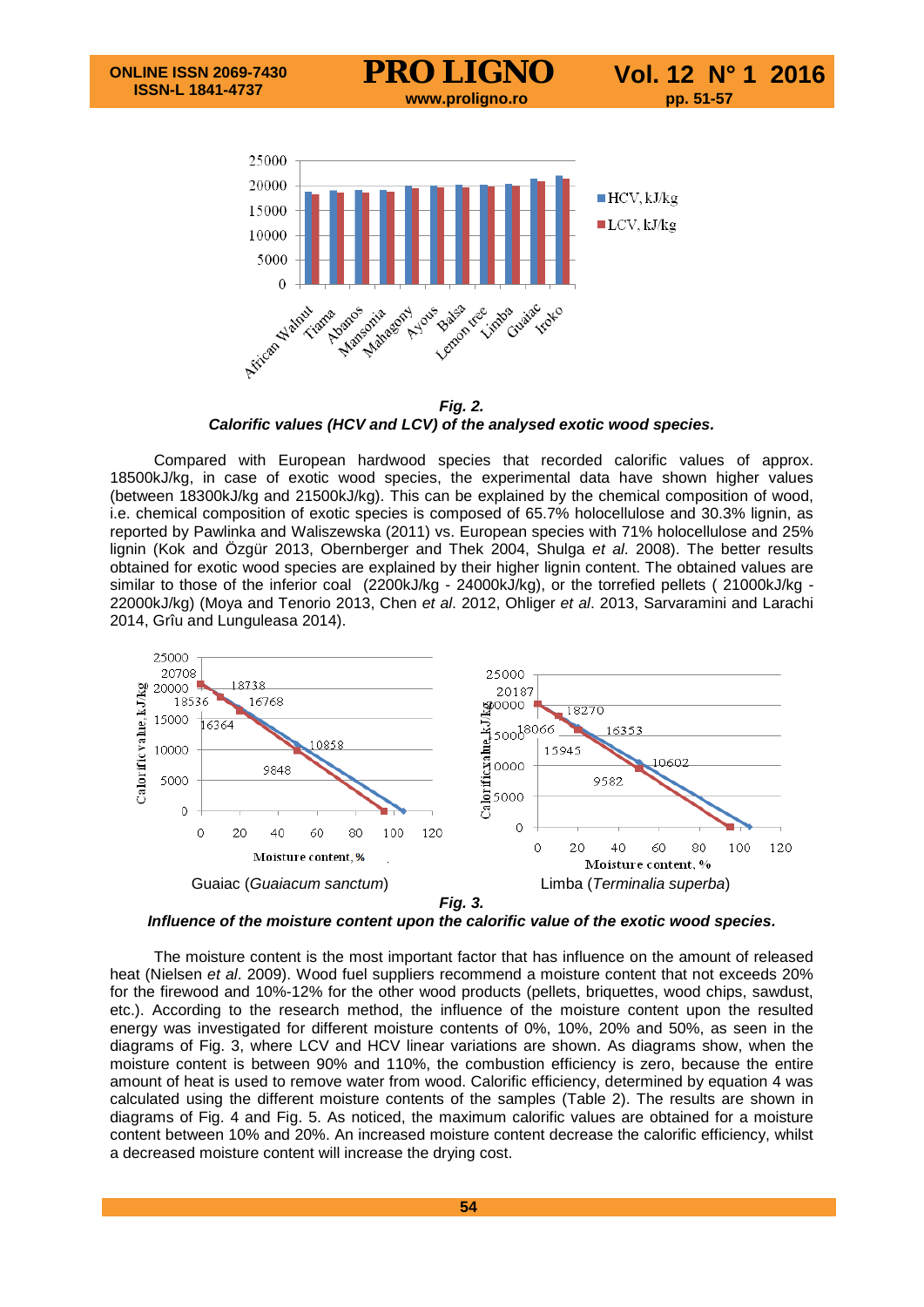

*Fig. 4.*

*Influence of the moisture content upon the calorific density (blue line) and speed of combustion (red line).*

*Some calorific characteristics of exotic species*

*Table 2*

| <u>oome caronne characteristics or exotic species</u> |      |                       |                                                |      |                           |       |                                |              |                  |  |  |  |
|-------------------------------------------------------|------|-----------------------|------------------------------------------------|------|---------------------------|-------|--------------------------------|--------------|------------------|--|--|--|
| Specie                                                | m, g | Time of<br>combustion | <b>MC</b><br>Density<br>kg/m <sup>3</sup><br>% |      | Calorific value,<br>kJ/kg |       | <b>CD</b><br>MJ/m <sup>3</sup> | SC<br>kJ/min | $\eta_{cm}$<br>% |  |  |  |
|                                                       |      | min                   |                                                |      |                           |       |                                |              |                  |  |  |  |
|                                                       |      |                       |                                                |      | <b>HCV</b>                | LCV   |                                |              |                  |  |  |  |
| Mahagony                                              | 0.61 | 25.5                  | 0                                              | 554  | 20090                     | 20090 | 11129                          | 0.480        | 100              |  |  |  |
|                                                       | 0.64 | 24.5                  | 10                                             | 590  | 17947                     | 17758 | 10477                          | 0.463        | 87               |  |  |  |
|                                                       | 0.90 | 32.0                  | 20                                             | 819  | 16057                     | 15680 | 12841                          | 0.441        | 78               |  |  |  |
|                                                       | 1.03 | 32.0                  | 50                                             | 942  | 10387                     | 9444  | 8896                           | 0.304        | 47               |  |  |  |
| Tiama                                                 | 0.49 | 23.5                  | 0                                              | 445  | 19085                     | 19085 | 8492                           | 0.398        | 100              |  |  |  |
|                                                       | 0.72 | 23.0                  | 10                                             | 660  | 17032                     | 16836 | 11111                          | 0.527        | 88               |  |  |  |
|                                                       | 0.95 | 28.0                  | 20                                             | 865  | 15248                     | 14856 | 12850                          | 0.504        | 77               |  |  |  |
|                                                       | 1.29 | 32.0                  | 50                                             | 1179 | 9896                      | 8916  | 10511                          | 0.359        | 46               |  |  |  |



#### *Influence of the moisture content upon the calorific efficiency.*

Calorific characteristics of exotic species analyzed in this paper are slightly higher as European beech (*Fagus sylvatica*). For example LCV of beech for 10% moisture content is 18,000kJ/kg (Grîu 2014), compared to (18704-21523) kJ/kg in the case of exotic species.

#### **CONCLUSIONS**

In wood industry, the waste resulted after processing the exotic wood species can be a potential resource for solid fuels. When this resource is not used for composites, because of its quantity, size and degradability, it can be used as a fuel. The investigations in the paper have shown that the calorific value together with the other calorific characteristics of the exotic species of wood are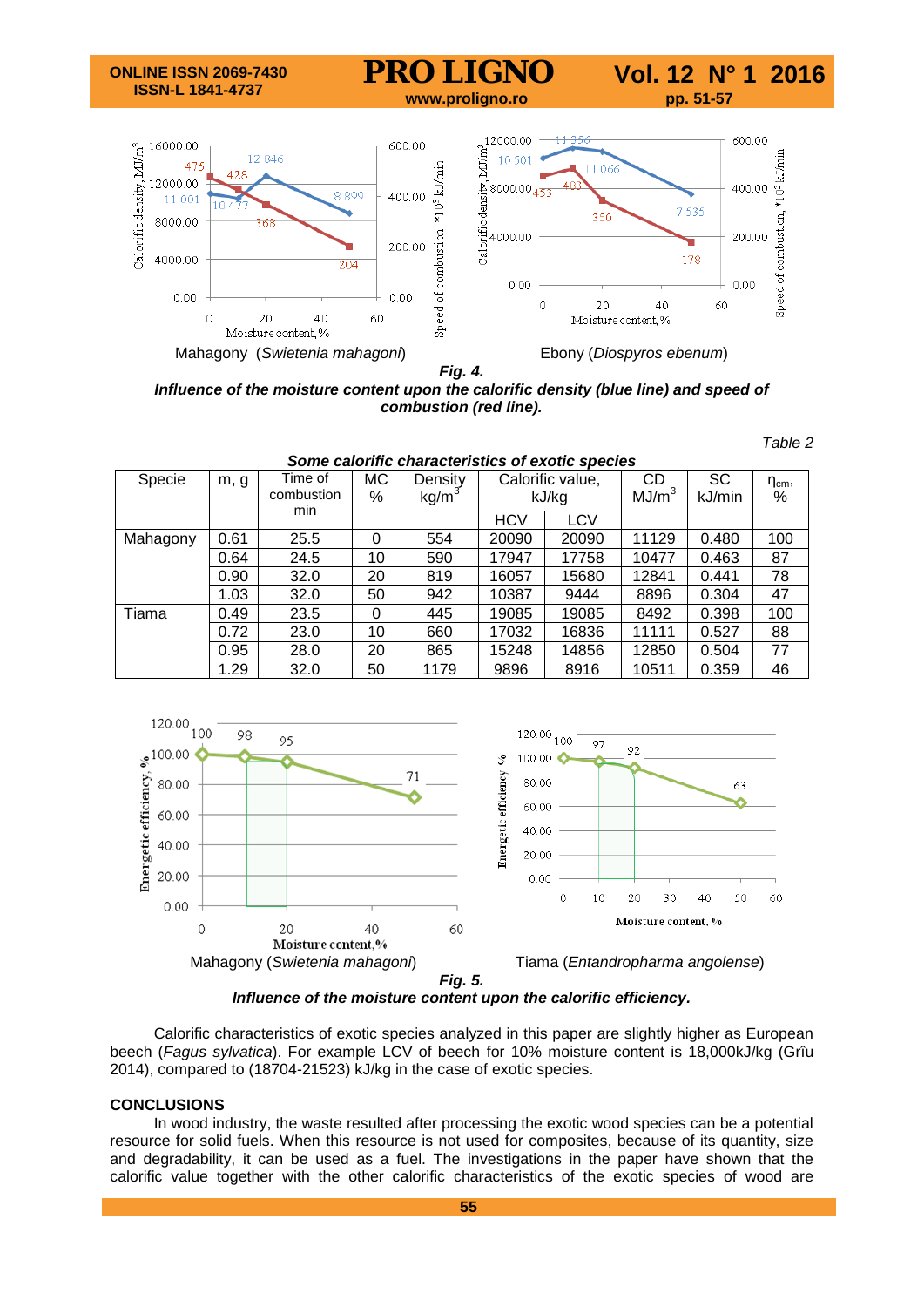compared with those of the European species of wood, because of their higher lignin content. Thus, the obtained results presented in the paper, recommend them to be used as biomass for solid fuels.

Through the applied experimental method and because of the obtained results, the paper addresses to the specialists and/or to the traders of biomass and can be a guideline of using biomass resulted from exotic wood species for solid fuels. The authors will continue the research with the determination of the ash content of the analysed species and with the calorific prediction for other exotic species.

## **REFERENCES**

Aghamohammadi N, Suleiman NMN, Aroua MK (2011) Combustion characteristics of biomass in South East Asia. Biomass Bioenerg 35(9):3884-3890.

ASTM D3865-12 (2000) Standard Test Method for Gross Calorific Value of Coal and Coke. American Society for Testing and Materials.

Bhattacharya SC, Abdul P (1989) Low Greenhouse Gas Biomass Option for Cooking in the Developing Countries. Biomass Bioenerg 22(4):305-307.

Boutin JP, Gervasoni G, Help R, Seyboth K, Lamers P Ratton M (2007) Alternative Energy Sources in Transition Countries. The Case of Bio-energy in Ukraine. Environ Eng Manag J 6(1):3-11.

Chen WH, Song-Ching Y, Herng-Kuang S (2012) Hydrothermal carbonization of sugarcane bagasse via wet torrefaction in association with microwave heating. Bioresource Technol 118:195-203.

DIN 51900-1 (2000) Determining the gross calorific value of solid and liquid fuels using the bomb calorimeter, and calculation of net calorific value – Part 1. General information. German Institute for Standardization.

Demirbas A, Demirbas AS (2004) Briquetting Properties of Biomass Waste Materials. Energ Source Part A 26(1):83-91.

Dhillon RS, von Wuelhlisch G (2013) Mitigation of Global Warming through Renewable Biomass. Biomass Bioenerg 48:75-87.

Eurostat (2011) Forestry in the EU and the World. A Statistical Portrait. 2011 edition. Available from: http://epp.eurostat.ec.europa.eu/cache/ity\_offpub/ks-31-11-137/en/ks-31-11-137-en.pdf.

Gavrilescu D (2008) Energy from Biomass in Pulp and Paper Mills. Environ Eng Manag J 7(5):537-546.

Grîu T, Lunguleasa A (2014) Torrefaction of Beech and Spruce Sawdust. PRO LIGNO 10(2):40-45.

Grîu (Dobrev) T (2014) Evaluarea si cresterea puterii calorice a biomasei (Appreciation and increasing of biomass calorific value) Doctoral Thesis. Transilvania University of Brasov.

ISO 1928 (2009) Solid Mineral Fuels. Determining the Gross Calorific Power by Calorimeter Bomb and Calculus of Net Calorific Power. International Standardisation Institute, New York.

Jehlickova B, Morris R (2007) Effectiveness of Policy Instruments for Supporting the Use of Waste Wood as a Renewable Energy Resource in the Czech Republic. Energ Policy 35(1):577-85.

Hansen MAT, Jørgensen H, Laursen KH, Schjoerring JK, Felby C (2013) Structural and Chemical Analysis of Process Residue from Biochemical Conversion of Wheat Straw (*Triticum aestivum* L.) to ethanol. Biomass Bioenerg 56:572-581.

Kok MV, Özgür E (2013) Thermal analysis and kinetics of biomass samples. Fuel Process Technol 106:739–743.

Kuhlman T, Diogo V, Koomen E (2013) Exploring the Potential of Reed as a Bioenergy Crop in the Netherlands. Biomass Bioenerg 55:41-52.

Li J, Yang W, Blasiak W, Ponzio A (2012) Volumetric combustion of biomass for  $CO<sub>2</sub>$  and NO<sub>x</sub> reduction in coal-fired boilers. Fuel 102:624-633.

Lundborg A (1998) A Sustainable Forest Fuel System in Sweden. Biomass Bioenerg 15(4**-**5):399-406.

Moya R, Tenorio C (2013) Fuel wood characteristics and its relation with extractives and chemical properties of ten fast-growth Species in Costa Rica. Biomass Bioenerg 56:14-21.